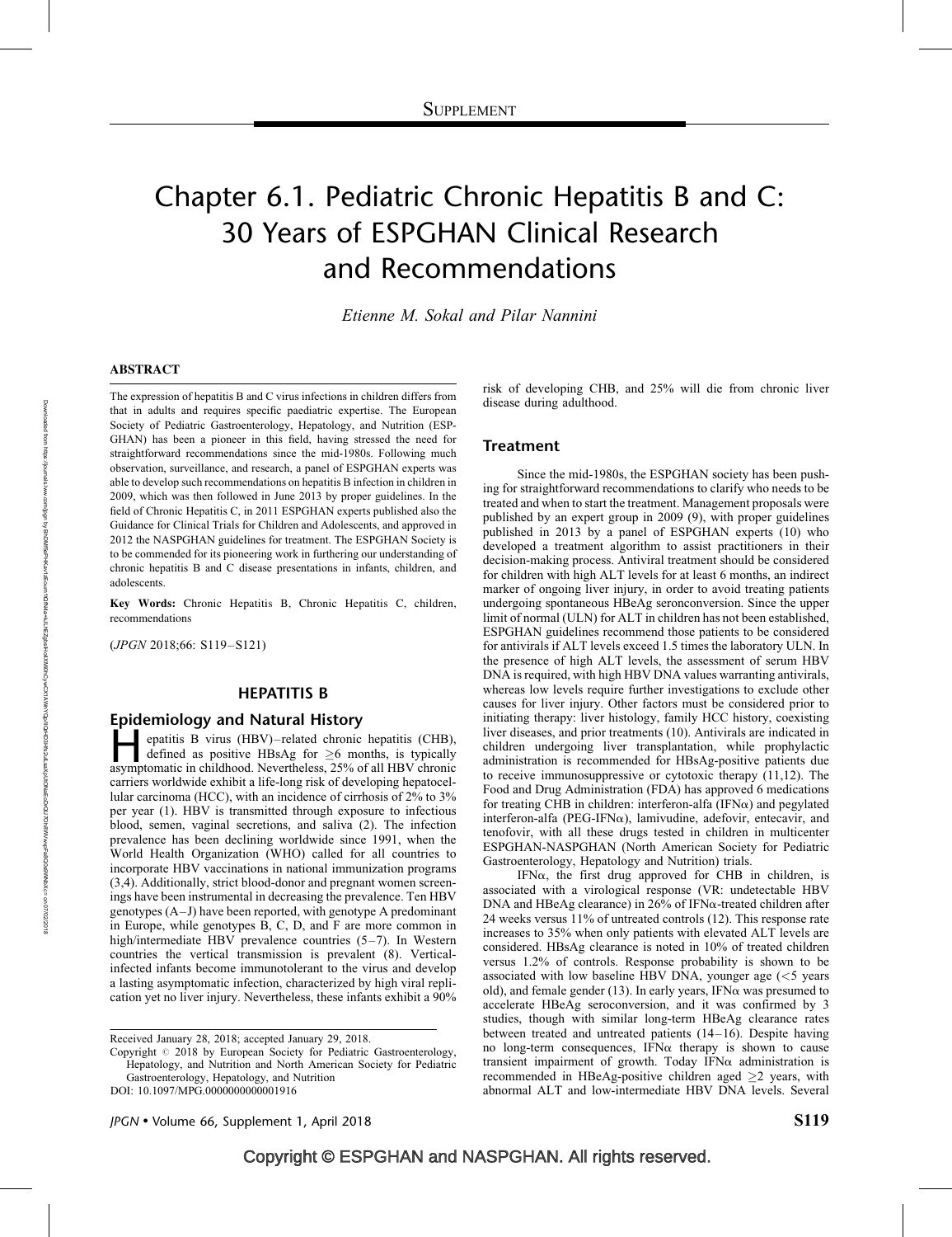trials were implemented by ESPGHAN–NASPGHAN members in order to assess nucleotide/nucleoside analogues in CHB children with multiple European and US centres involved. Lamivudine was the first nucleoside analogue to be FDA-approved for CHB treatment in children aged  $\geq$ 3 years. VR is achieved in 23% of patients, in 34% if considering patients with elevated ALT levels (17,18). Lamivudine's essential limitation is the risk of developing lamivudine-resistant mutations in the tyrosine-methionine-aspartateaspartate (YMDD) viral locus. Combination of lamivudine and IFN $\alpha$  in immunotolerant patients is shown to achieve 17% rate of complete viral control (HbsAg loss) (19). Adefovir dipivoxil, a purine analogue, was FDA-approved in 2010 for treating CHB children aged  $\geq$  12 years. VR is achieved in 23% of patients aged 12 to 17 years. Compared to lamividune, adefovir offers a major advantage of proving effective against all hepatitis B viruses, including lamivudine-resistant strains, and in the long run adefovir resistance rates are lower (20). Moreover, adefovir appears to be effective in HBeAg-negative hepatitis. Entecavir, a carbocyclic analogue of 2'-deoxyguanosine, is active on both lamivudineresistant and adefovir-resistant strains. It is approved by FDA for children  $\geq$ 2 years old, and it is effective in inhibiting viral replication, but only patients with HBeAg seroconversion are likely able to discontinue treatment without relapse, thus this may require several years of treatment. VR is reported in 24% of patients after 48 weeks (21), significantly associated with lower DNA  $\ll$ 8 log10), transaminase levels  $>2 \times$  ULN, and genotype A/C. Based on these data, ESPGHAN now recommends to carefully select candidates eligible for treatment. Tenofovir, a nucleotide analogue similar in structure to adefovir but less nephrotoxic, is among the first-line treatments for adult CHB, along with PegIFN and entecavir. Like entecavir, tenofovir has proven to be effective against lamivudine-resistant mutations. Tenofovir was investigated in children aged 12 to 18 years old, with 89% of them achieving VR. However, after 72 weeks of therapy, HBeAg-Ab seroconversion rate was not higher in the treated patients as compared to placebo (22). Telbivudine, a L-nucleoside analogue, was approved by FDA in 2006 for children  $\geq$ 16 years. In comparison with adefovir and entecavir, resistance rates for telbivudine have proved to be higher, increasing with the duration of treatment.

New antiviral approaches that target various steps and components of the HBV lifecycle are being investigated, with the hope of a complete viral eradication. These approaches include HBV entry inhibitors, such as Myrcludex B, a lipo-myristolated peptide mimicking the pre-S1 domain that competes with HBV particles to bind to the sodium taurocholate co-transporting polypeptide (NTCP). Studies on the drug's safety carried out on healthy adults showed modest and transient elevations of amylase and lipase, without clinical relevance in a low percentage of patients (18). Studies on paediatric population could be crucial on eradicating HBV infection in children.

## HEPATITIS C

## Epidemiology and Natural History

With the availability of HCV treatments in the early 1990s, the incidence rate of HCV infection has significantly decreased in the last 2 decades, nevertheless the number of deaths per year due to HCV liver disease (cirrhosis, hepatocellular carcinoma and liver failure) is constantly increasing. Eleven million of infected people are younger than 15 years of age, of whom 5 million are viremic. Up to now, 7 genotypes  $(1-7)$  have been reported, with genotype 1 the most prevalent worldwide (46.2%, 83.4 million), counting for the majority of HCV infections in developed countries. After the universal screening of blood products, vertical transmission is the most common route of acquiring HCV in infants and children in developed countries, while in developing countries contamination through transfusion or health care procedures is still common. The prevalence of HCV infection in children in developed countries ranges between 0.1% and 0.4%, while it is lower in high-income countries (0.05%– 0.36%) (23–25). The rate of perinatal transmission from an infected mother to her child ranges from 2% to 5%. Among vertically infected children, HCV infection is shown to chronicize in 80% (26–27). Children with HCV infection differ from adults in several ways including modes of transmission, rates of clearance, progression of fibrosis, and the duration of potential chronic infection when acquired at birth. Infected children are usually asymptomatic, with a low risk of progression of the disease, but almost 5% of them develop significant liver disease in childhood.

The incubation period for HCV infection can range from 2 weeks to 6 months. More than three-quarters of HCV-infected children and adolescents are asymptomatic, with normal or only mildly increased serum ALT levels. Nonspecific signs and symptoms (hepatomegaly, hyperpyrexia, lethargy, anorexia, nausea, vomiting, abdominal colic, deep-coloured urine, light-coloured faeces, arthralgia, and yellowish discoloration of skin and sclera) can occur in approximately 15% of paediatric population.

## Treatment

In 2012 ESPGHAN/NASPGHAN guidelines on ''Diagnosis and Management of Hepatitis C Infection in Infants, Children, and Adolescents'' suggested to start treating children with hepatitis C who demonstrate persistently elevated serum aminotransferases or those with progressive disease (ie, fibrosis on liver histology). Peg-IFN and ribavirin were approved by the FDA (2008) and the EMA (2009) for children aged more than 3 years. The rate of SVR is lower in case of genotype 1, the most prevalent HCV genotype globally, which 48 weeks-treatment results in a sustained virologic response  $(SVR)$  in  $\lt$  50% of children (28). In the case of genotype 4 SVR rate is achieved in 40% to 69% of children after 48 weeks of therapy (29). ESPGHAN/NASPGHAN guidelines recommend treatment of patients with genotype 1 and 4 for 48 weeks, patients with genotype 2 and 3 for 24 weeks. However, this regimen is burdened with consistent adverse effects: pyrexia, headache, gastrointestinal symptoms, depression, neutropenia and haemolytic anaemia, including deleterious effects on growth (30–33). Furthermore, the use of IFN for the treatment of HCV has been traditionally contraindicated in decompensated cirrhosis, leaving these patients at even greater risk for the development of end-stage liver disease. Given these assumptions, additional treatment options are still needed to eradicate the infection, with better SVR, especially for genotype 1, and less adverse effects. For this purpose, in 2011 an ESPGHAN committee published the ''Guidance for Clinical Trials for Children and Adolescents with Chronic Hepatitis C'' (28).

Modern direct antiviral agents (DAA) have revolutionized therapy of HCV infection and are now preferred for treatment in adults. The combination multiple classes of HCV antivirals is shown to reduce the development of viral resistance and improves SVR rates. The fixed dose once-daily-single-tablet- regimen of sofosbuvir (an inhibitor of the NS5B RNA-dependent RNA polymerase) and ledipasvir (an inhibitor of the NS5A protein) has been approved for the treatment of chronic HCV genotype 1 in patients aged >18 years in December 2013. This combination is shown to lead to SVR rates of >95% in HCV-genotype 1–infected patients, not only treatment naive but also with prior treatment experience. Phase II and III trials of combination DAAs, including the fixeddose combination sofosbuvir and ledipasvir, for children aged 3 to 17 years with chronic HCV is currently ongoing (34). Safety results have shown comparable pharmacokinetics parameters and safety profiles between adult and adolescent populations with HCV